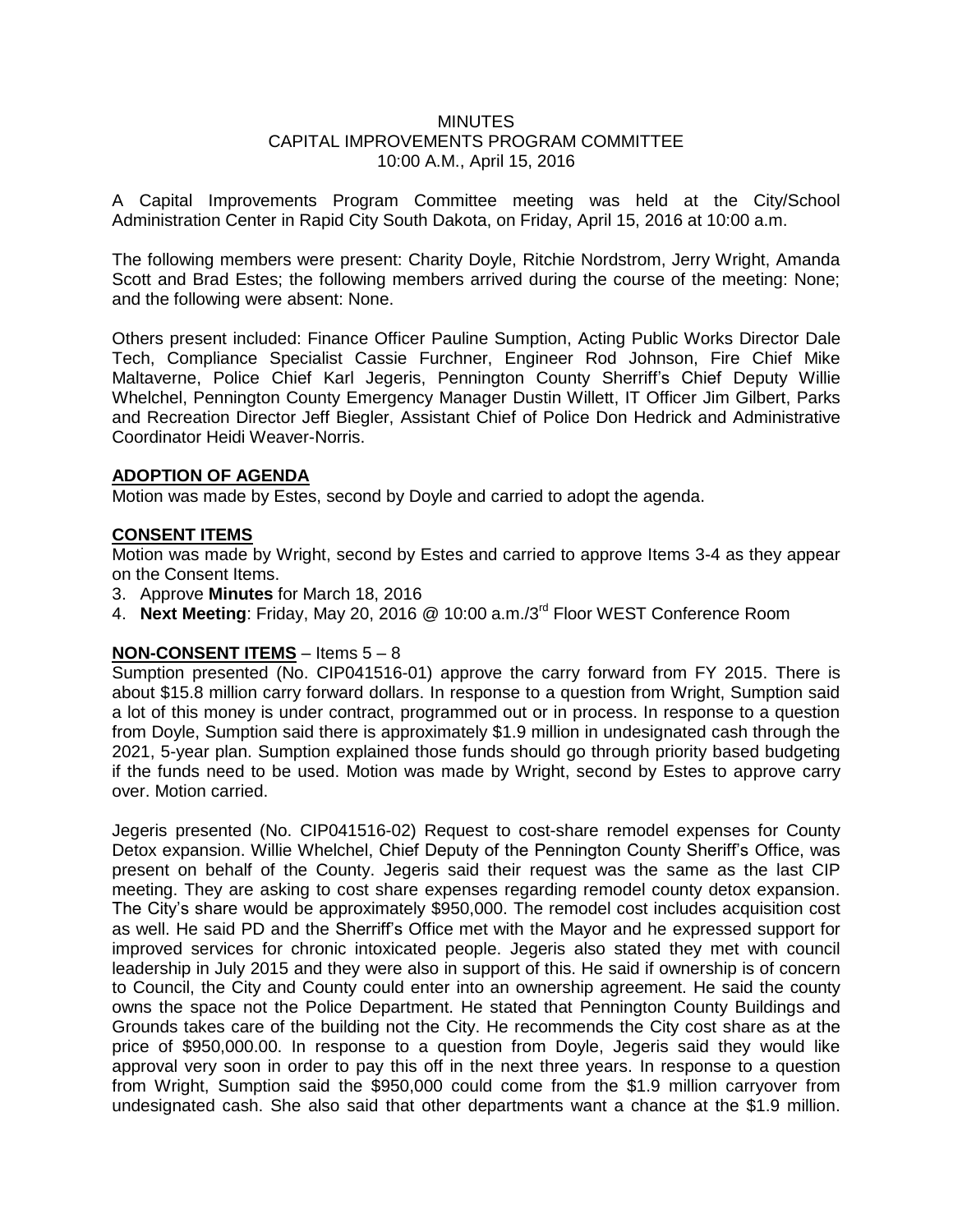She suggested everyone fill out new priority based budgeting. In response to a question from Wright, Sumption said the attached spreadsheet is an example, not a true dollar amount. Amanda said she is looking at the totality of the project and is excluding the contingency which brings the total down to \$862,000. Motion was made by Scott, second by Estes to approve \$900,000 from undesignated cash. Scott stated that the County has contingency money as well and asked if they could pick up the \$50,000 difference. In response to a question regarding the MacArthur Grant, Jegeris said they did not receive it. They were granted \$150,000 that is being used for two additional staff members at the State's Attorney's Office. One will collect data and one will help do triaging of cases. They set aside \$18,000 for the cultural advisory committee training. He said there is a good chance they will get it next year after some mentoring on what else they need to improve when they apply again. He said they were invited to Chicago to help them do better with applying next time for the grant. He believes the difference in getting the grant was in lack of data collection. In response to a question from Sumption regarding operation costs, Jegeris said they would see a change in 2018. Whelchel thanked the committee for their help in funding \$900,000.00. In his opinion, this is a defining moment between the City and the County. This project is a high priority for the Sheriff and his administration because there's a strong need. The County has been working on this for a long time. He feels not getting the MacArthur grant is an initial set back, but hopefully they will have better data for next year. The money is a small part. Everyone needs to assist all the partners in the day to day working solutions and interactions with the people that need a hand up. The reviewed 28 chronic reoffenders and they have cost the different entities, close to \$1 million in resources that keep getting passed on. There is a huge opportunity with this facility and providing needed help to the folks using it. We need to keep the community involved in the entire process. Doyle said that state and federal legislatures need to be brought into this discussion to realize what a problem it is. It is critical to involve these other agencies. Sumption clarified that the committee wants three equal payments of \$300,000 to be made during 2016, 2017 and 2018. They all said yes. Motion carried.

Willett presented (No. CIP041516-03) A Request by Fire / Emergency Management for funds to replace siren boxes. He said he took over four years ago and at that time six sirens were working. There are 37 total between the City and the County. He takes direction from the City/County Emergency Management User's Board. Within a year had 36 out of 37 sirens working which cost tens of thousands of dollars. In the last few years, he is averaging 250 man hours per year in parts and repair to keep the old sirens running. He is spending about \$20,000 per year in maintenance. He said some sirens were built in the 1950's, and the City/County should not have them that old. He is coordinating between a federal grant, two fire districts, and six municipalities. The User's Board advised that these sirens be kept a separate special project and run it through CIP. He said there are 21 sirens within city limits. He is using \$24K in grant money and the balance is \$66,192.00. Motion was made by Wright, second by Estes. Sumption said if each siren is \$4300, it doesn't meet the criteria for CIP funding. Each unit has a \$5000 minimum, so these can't be funded through CIP. In response to a question from Scott, Sumption stated that Emergency Management is funded through the general fund. The agreement with the County is that they will use their grant money and then the City and County will split the fees 50/50. Sumption stated she emailed Chief Maltaverne to tell him the County isn't reconciling emergency management like it does for dispatch and detox. Sumption said they could go to Council and ask to pay through Council contingency funds. Willett stated he has until July 31, 2016 or he will lose grant. In response to a question from Scott, Willett said the cost to repair the 21 sirens inside City limits is \$90,300.00. He has \$24,000 in grant money to use toward the total cost. The remaining cost is approximately \$66,192. Sumption said the way the emergency management contract reads between the City and County, they should split the cost of \$66,192. Willett said there is another \$50,000 worth of upgrades needing to be done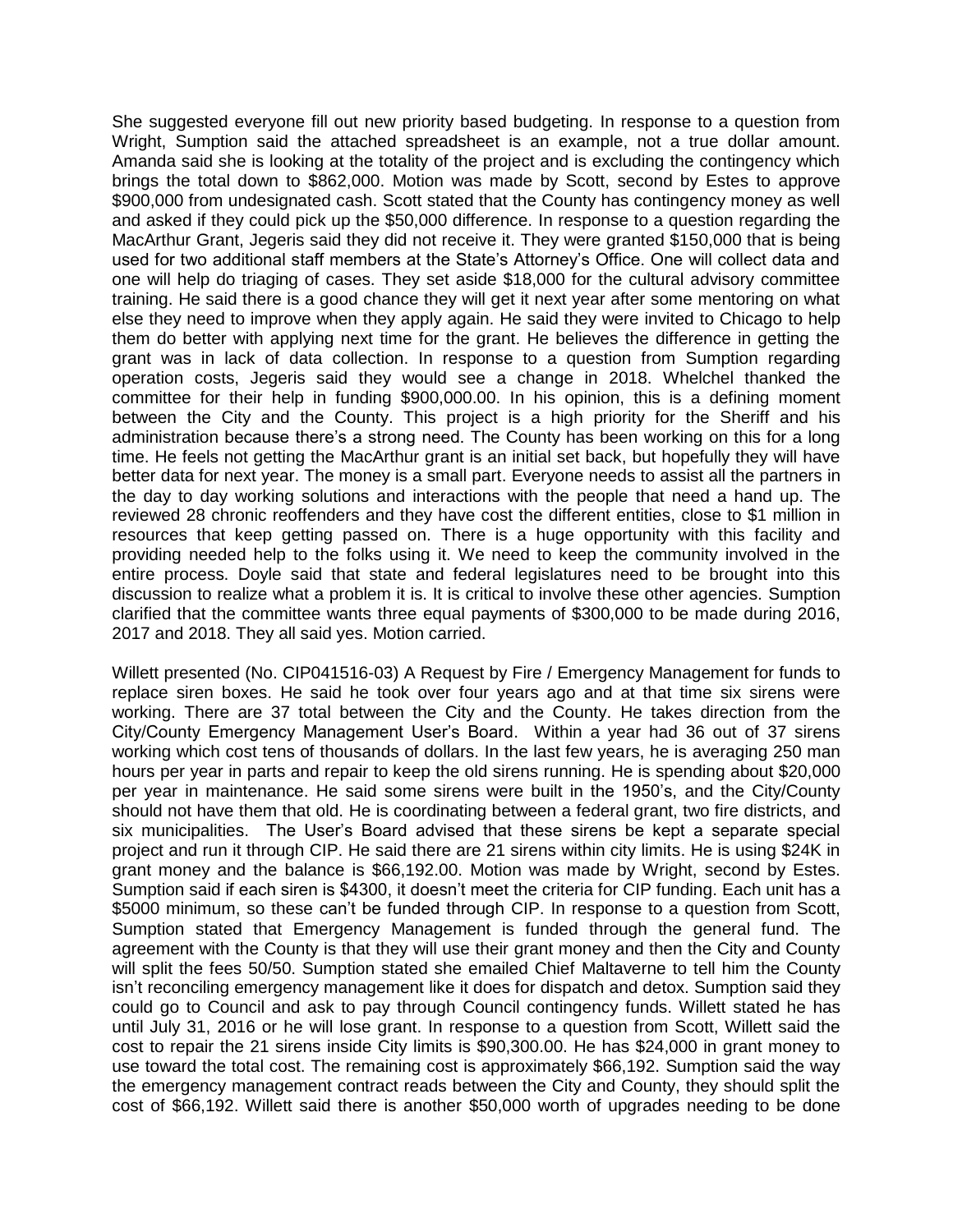through the County. The County is taking the grant as their share. In response to a question from Scott, Willett said there are no records of who owns what. Welchel said the County should pick up their share if that's what the contract says. Willett said the split is \$33,096. Estes said this item should be placed on the April 18, 2016 Council agenda. He said they should approve up to \$66,192 because the citizens deserve to be safe. He said Emergency Management needs to reconcile their budget. Motion was made by Scott, second by Doyle to acknowledge discussion. In response to a question from Wright, Willett said as of six months ago, when the sirens go off there is a corresponding EAS message on broadcast, a corresponding message on your cell phone and there are wireless emergency alerts. All of the systems work together.

Rod Johnson, Engineer, presented (No. CIP041516-04) Minneluzahan Senior Center Roof Repair/Replacement. He said he inspected the roof. If the roof is going to be replaced, then the City would have to go out for bids. Sumption said she would have to review the budget and see if there is anything in government facilities for roof repair. Johnson asked Jerry Eisenbraun from Upper Deck to come to the inspection with him. Johnson said they felt like the roof was a maintenance issue. He stated the roof was built in 1998, it should hold up for 25-30 years. The roof has 7-12 years left before it needs replacing. Johnson explained the issues with the roof. In response to a question from Estes, Johnson said he recommends repairing the roof and not replacing it. According to Sumption, the agreement with the Minneluzahan states the maintenance repairs will be paid for by the Senior Center. If the roof needed to be replaced, the City would pay for the replacement. Johnson said he did not see hail damage. Scott said if the repairs were over \$15,000 then CIP could look at funding. In response to a question from Scott, Johnson said this isn't an emergency but can tell the roof has some leaks. Sumption said even if the repairs are over \$15,000, the agreement says the repairs can't be maintenance repairs. Sumption said the Center does not have the finances to fix these repairs. Scott said there is not just one funding source; they can look at other options once the Center gets quotes. Estes said CDBG might be a great funding source. Motion was made by Scott, second by Estes to acknowledge the discussion. Scott said Minneluzahan should get three quotes on the repairs. The committee wanted this item added to the April 18, 2016 Council agenda.

# **DISCUSSION ITEMS**

Nordstrom presented (No. CIP041516-05) Consideration of Summary Report Category Title Changes and Definitions. Scott said it was a good start and Estes agreed. Wright said when it comes to looking at left over funds; he is going to look at the last column. He said that's the purpose of this summary report. Biegler said he was concerned over the word "uncommitted" because the funds are committed in the 5-year plan. Sumption said the reason the numbers are not completely accurate is because the Department Directors aren't getting the necessary information to Finance. She said that Public Works is the only department that provides the correct information. Tech stated when he does his 5-year plan, it is balanced through 6 years. He said their reports are very detailed whether the funds are committed, under contract, or in the design stage. Biegler said he will do that in the future. Doyle said "committed" could have a different definition depending on each department. She said that Wright is looking for is "what's left" and what has no plans or money being set aside. Sumption said the left over could be called "programmed" because nothing left over will really be left over, it will be carried over. Scott said the only undesignated funds are under the contingency line item. She thinks the contingency fund should be around \$1 million dollars, just so they have actual funds that are uncommitted. Wright said the available money needs to be clearer in the report. Estes said the purpose of the report is to truly tell where they are at financially. He would like to see a narrative on each one where the money is ear marked. Scott said in the next 5-year plan, 2016 stays but suggests they make the contingency fund bigger in 2017. Sumption clarified that the committee